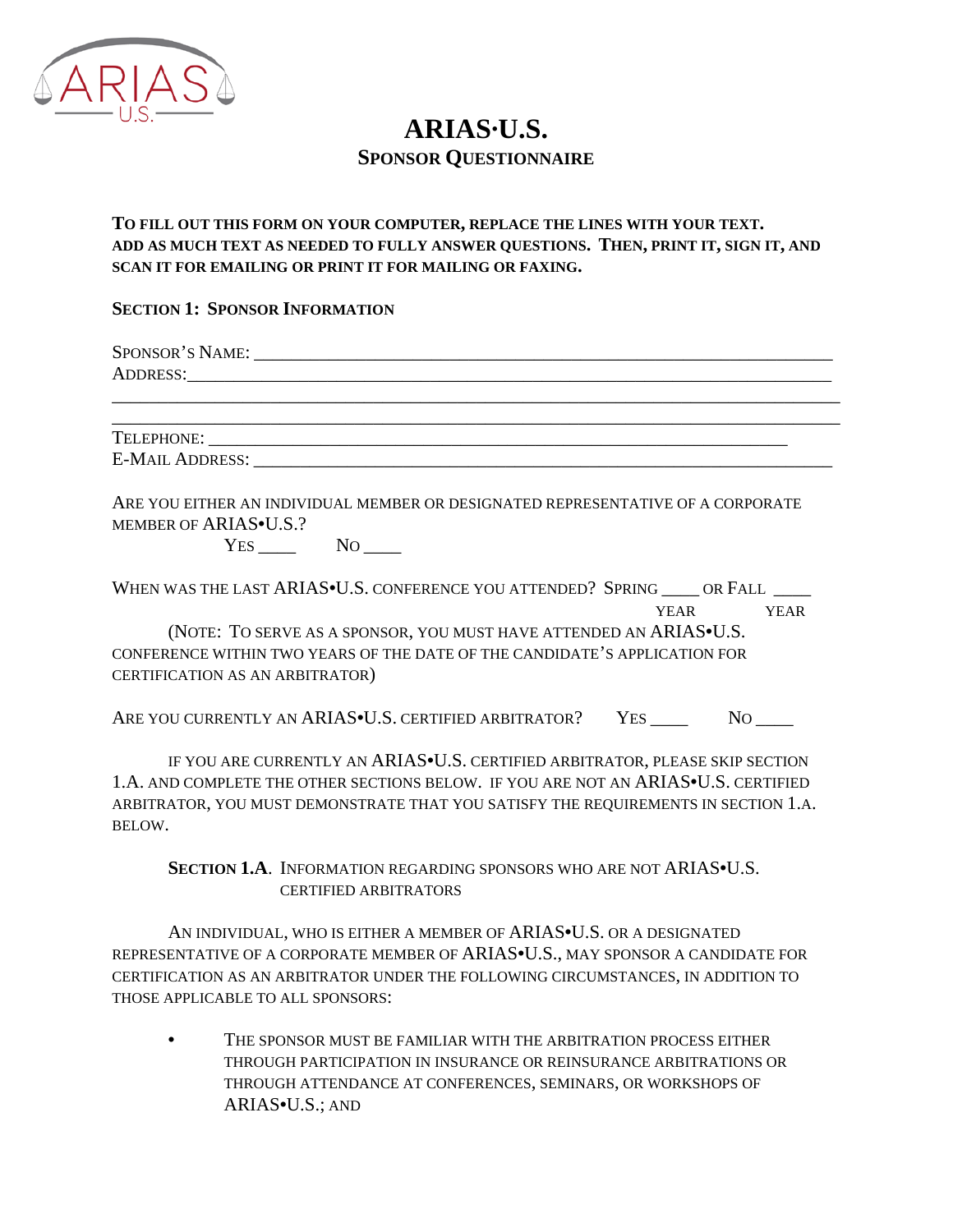• THE SPONSOR MUST HAVE REVIEWED AND BE FAMILIAR WITH THE *ARIAS•U.S. CODE OF CONDUCT.*

ARE YOU FAMILIAR WITH THE ARBITRATION PROCESS RELATIVE TO INSURANCE OR REINSURANCE DISPUTES? YES \_\_\_\_\_ NO \_\_\_\_\_

\_\_\_\_\_\_\_\_\_\_\_\_\_\_\_\_\_\_\_\_\_\_\_\_\_\_\_\_\_\_\_\_\_\_\_\_\_\_\_\_\_\_\_\_\_\_\_\_\_\_\_\_\_\_\_\_\_\_\_\_\_\_\_\_\_\_\_\_\_\_\_\_\_\_\_\_\_\_ \_\_\_\_\_\_\_\_\_\_\_\_\_\_\_\_\_\_\_\_\_\_\_\_\_\_\_\_\_\_\_\_\_\_\_\_\_\_\_\_\_\_\_\_\_\_\_\_\_\_\_\_\_\_\_\_\_\_\_\_\_\_\_\_\_\_\_\_\_\_\_\_\_\_\_\_\_\_

IF YOU ANSWERED "YES" TO THE PRECEDING QUESTION, PLEASE STATE HOW YOU BECAME FAMILIAR WITH THE ARBITRATION PROCESS.

HAVE YOU REVIEWED AND ARE YOU FAMILIAR WITH THE *ARIAS•U.S. CODE OF CONDUCT*? YES NO

#### **SECTION 2: BASIC INFORMATION ABOUT THE CANDIDATE**

\_\_\_\_\_\_\_\_\_\_\_\_\_\_\_\_\_\_\_\_\_\_\_\_\_\_\_\_\_\_\_\_\_\_\_\_\_\_\_\_\_\_\_\_\_\_\_\_\_\_

CANDIDATE'S NAME: \_\_\_\_\_\_\_\_\_\_\_\_\_\_\_\_\_\_\_\_\_\_\_\_\_\_\_\_\_\_\_\_\_\_\_\_\_\_\_\_\_\_\_\_\_\_\_\_\_\_\_\_\_\_\_\_\_\_\_\_ ADDRESS:

HOW LONG HAVE YOU KNOWN THE CANDIDATE? \_\_\_\_\_\_\_ YEARS (MUST BE AT LEAST FIVE YEARS)

\_\_\_\_\_\_\_\_\_\_\_\_\_\_\_\_\_\_\_\_\_\_\_\_\_\_\_\_\_\_\_\_\_\_\_\_\_\_\_\_\_\_\_\_\_\_\_\_\_\_\_\_\_\_\_\_\_\_\_\_\_\_\_\_\_\_\_\_\_\_\_\_\_\_\_\_\_\_ \_\_\_\_\_\_\_\_\_\_\_\_\_\_\_\_\_\_\_\_\_\_\_\_\_\_\_\_\_\_\_\_\_\_\_\_\_\_\_\_\_\_\_\_\_\_\_\_\_\_\_\_\_\_\_\_\_\_\_\_\_\_\_\_\_\_\_\_\_\_\_\_\_\_\_\_\_\_ \_\_\_\_\_\_\_\_\_\_\_\_\_\_\_\_\_\_\_\_\_\_\_\_\_\_\_\_\_\_\_\_\_\_\_\_\_\_\_\_\_\_\_\_\_\_\_\_\_\_\_\_\_\_\_\_\_\_\_\_\_\_\_\_\_\_\_\_\_\_\_\_\_\_\_\_\_\_

\_\_\_\_\_\_\_\_\_\_\_\_\_\_\_\_\_\_\_\_\_\_\_\_\_\_\_\_\_\_\_\_\_\_\_\_\_\_\_\_\_\_\_\_\_\_\_\_\_\_\_\_\_\_\_\_\_\_\_\_\_\_\_\_\_\_\_\_\_\_\_\_\_\_\_\_\_\_ \_\_\_\_\_\_\_\_\_\_\_\_\_\_\_\_\_\_\_\_\_\_\_\_\_\_\_\_\_\_\_\_\_\_\_\_\_\_\_\_\_\_\_\_\_\_\_\_\_\_\_\_\_\_\_\_\_\_\_\_\_\_\_\_\_\_\_\_\_\_\_\_\_\_\_\_\_\_

PLEASE DESCRIBE THE BASIS FOR YOUR KNOWLEDGE OF THE CANDIDATE AND OF HIS/HER REPUTATION AND CHARACTER.

#### **SECTION 3: CANDIDATE'S REPUTATION AND CHARACTER**

IS THE CANDIDATE WELL REGARDED IN THE INSURANCE/REINSURANCE INDUSTRY?  $Yes \_\_\_$  No  $\_\_\_$ 

IS THE CANDIDATE TRUSTWORTHY AND OF GOOD MORAL CHARACTER? YES NO

#### **SECTION 4: CANDIDATE'S PARTICIPATION IN ARBITRATIONS**

TO YOUR KNOWLEDGE, HAS THE CANDIDATE PARTICIPATED IN AN INSURANCE OR REINSURANCE ARBITRATION(S) IN ANY CAPACITY? YES  $\_\_\_\$  NO  $\_\_\_\$